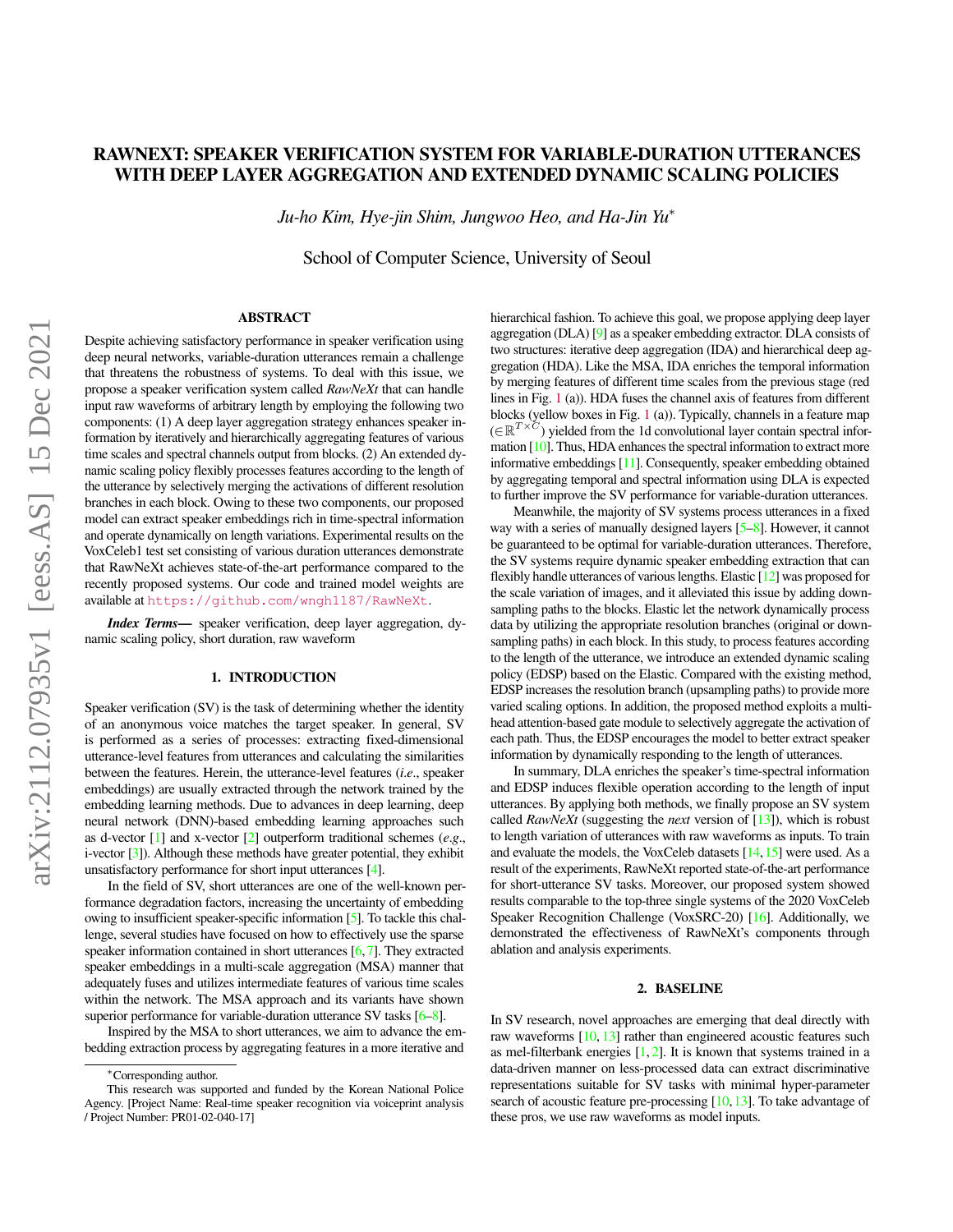<span id="page-1-0"></span>

Fig. 1: (a): Overall architecture of RawNeXt. RawNeXt is trained to extract speaker embeddings rich in temporal and spectral information from utterances. Iterative aggregation merges previous shallow stage to progressively propagate features of different resolutions. Hierarchical aggregation combines different channels of blocks in stages to better refine the features. (b): Structure of RawNeXt block. The RawNeXt block divides the original paths in half and additionally processes the input into low- and high-resolution paths. The features calculated for branches of each resolution are restored to their original resolution and aggregated by the gate module. Through these processes, blocks can learn a dynamic scaling policy according to the input data.

<span id="page-1-1"></span>Table 1: The architecture of the baseline. The sample size of the input waveform is 59,049. For convolutional layers, numbers inside parentheses refer to the filter length, stride size, and number of filters.

| <b>Level</b> | <b>Block structure</b>    | # Blocks                    | Output             |  |
|--------------|---------------------------|-----------------------------|--------------------|--|
| Convs        | Conv(3, 3, 128)           |                             | $2,187 \times 128$ |  |
|              | Conv(3, 1, 128)           | $\mathcal{D}_{\mathcal{L}}$ |                    |  |
|              | Maxpool(3)                |                             |                    |  |
| Stage 0      | Conv(1, 1, 256)           | $\mathcal{D}_{\mathcal{L}}$ | $729\times256$     |  |
|              | Conv $(3,1,256)$ , $C=32$ |                             |                    |  |
| Stage 1      | Conv(1, 1, 256)           |                             | $243 \times 256$   |  |
|              | $Maxpool(\overline{3})$   |                             |                    |  |
| Stage 2      | Conv(1, 1, 512)           | 4                           | $81\times512$      |  |
|              | Conv $(3,1,512)$ , $C=32$ |                             |                    |  |
| Stage 3      | Conv(1, 1, 512)           | 2                           | $27\times512$      |  |
|              | Maxpool(3)                |                             |                    |  |
| Pooling      | ASP                       |                             | 1.024              |  |
| Embedding    | FC(512)                   |                             | 512                |  |

Table [1](#page-1-1) shows the baseline structure of this study based on ResNeXt [\[17\]](#page-4-16). The ResNeXt contains the grouped convolutional layers known as a split-transform-merge strategy in blocks and recently reported reliable performance in SV [\[18\]](#page-4-17). Cardinality (C) refers to the number of groups in grouped convolution operations. Stages 0, 1 and 2, 3 have identical block structures, respectively, and max pooling (MP) is applied at the end of each stage. Batch normalization (BN) and ReLU activation are employed after every convolutional layer. Finally, speaker embeddings with 512 dimensions are extracted through the attentive statistical pooling (ASP) [\[19\]](#page-4-18) and fully connected (FC) layers.

# 3. PROPOSED METHODS

## 3.1. Deep layer aggregation

Beyond constructing deeper and wider DNNs to increase accuracy, it is also being explored to connect blocks more closely [\[22\]](#page-4-19). By merging features of several layers, systems can yield context-rich representations for target tasks and mitigate the gradient vanishing problem by backpropagating earlier to lower layers [\[22,](#page-4-19)[23\]](#page-4-20). Furthermore, in the field of SV, it is known that the embeddings extracted from MSA-based models are robust to short-duration utterances [\[6,](#page-4-5)[8\]](#page-4-7). Similar to the direction of previous studies, we intend to derive speaker embeddings by fusing features in a more iterative and hierarchical manner for utterances of various lengths. To achieve this aim, we use the DLA [\[9\]](#page-4-8) as a speaker embedding extractor.

Fig. [1](#page-1-0) (a) illustrates the overall architecture of the proposed system, RawNeXt. Compared with the baseline as in Table [1,](#page-1-1) RawNeXt additionally utilizes IDA and HDA modules for feature aggregation at each stage. IDA iteratively merges stages, from shallow to deep. In this way, aggregations of different time resolutions enrich temporal context information in deep features. HDA hierarchically fuses blocks in a tree-structured fashion for each stage. Hence, the context information in spectral domain is enhanced by combining the feature channels of different levels.

The aggregation blocks learn to select important information from the multiple inputs and project it into a single output. The aggregation block, N, is formulated as follows:

$$
N(x_1,...,x_n) = \sigma(Conv([x_1,...,x_n]))
$$
 (1)

where  $x_i$  is the output of the previous *i*-th block, and these outputs are concatenated, denoted as [·]. After that, it is transformed into the single output via a convolution layer with a kernel and stride size of 1, followed by BN and ReLU activation functions denoted as  $\sigma(\cdot)$ . The last aggregation block of each stage applies MP to reduce the number of frames in the feature by one-third. Finally, the last feature output from Stage 3, containing the compressed network-wide information, is converted into speaker embedding through ASP and FC.

### <span id="page-1-2"></span>3.2. Extended dynamic scaling policy

The representations that do not consider the scale variation of the data are often sub-optimal for the target tasks [\[24\]](#page-4-21). To mitigate this issue, Wang *et al.* [\[12\]](#page-4-11) proposed a method, Elastic. This approach allows the network to learn a scaling policy from data, in which the system can decide among the original and the downsampling paths in each block. Thus, Elastic encourages the network to perform dynamically on the scale of data. Inspired by this scheme, we argue that the variable-duration SV task should also perform flexibly depending on the utterance lengths. Therefore, we propose an EDSP based on Elastic for arbitrary length utterances.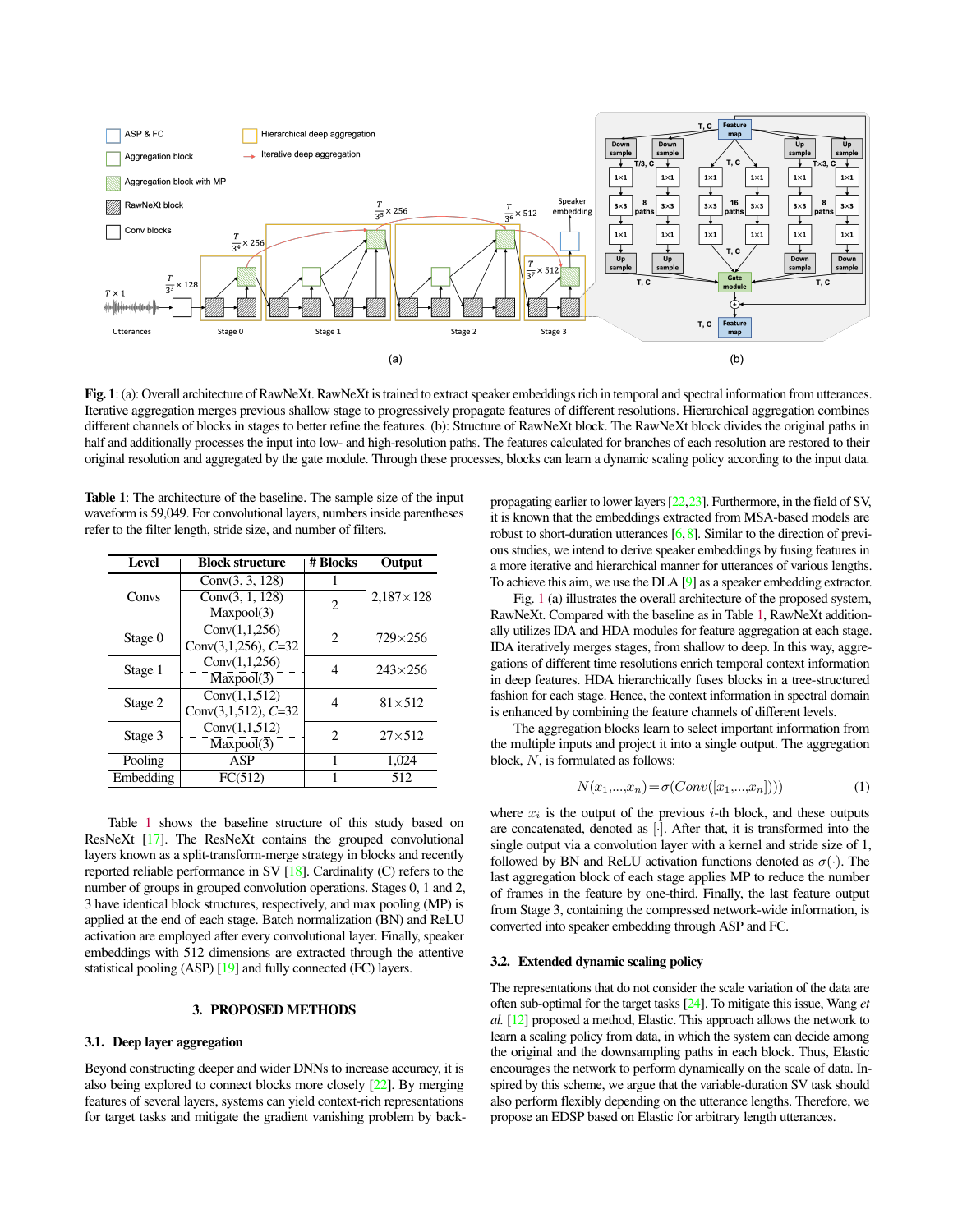<span id="page-2-0"></span>**Table 2**: Results of comparison with recently proposed speaker verification system for short utterances. ( $\top$ : drawn from [\[20\]](#page-4-22),  $\dagger$ : our implementation, \*: data augmentation)

| Model                        |                  | Loss<br><b>Function</b> | Aggregation<br>Method | $V_0x1-O$ |      |      |                         |
|------------------------------|------------------|-------------------------|-----------------------|-----------|------|------|-------------------------|
|                              | Input<br>Feature |                         |                       | EER%      | EER% | EER% | $EER\% / C_{det}^{min}$ |
|                              |                  |                         |                       | 1s        | 2s   | 5s   | full                    |
| $MSEA + FPM [8]$             | <b>MFB-64</b>    | A-Softmax               | LDE                   | 5.92      | 3.38 | 2.17 | 1.98/0.205              |
| ResNet34 $[21]$ <sup>1</sup> | $MFB-40$         | Softmax+PN              | <b>TAP</b>            | 4.77      | 3    | 2.2  | 2.08 / 0.234            |
| ResNet34 [20]                | MFB-40           | Softmax+PN              | <b>ANF</b>            | 4.49      | 2.88 | 2.04 | 1.91/0.221              |
| RawNet2 $[13]$ <sup>†</sup>  | Waveform         | Softmax                 | <b>ASP</b>            | 7.24      | 3.88 | 2.64 | 2.43/0.236              |
| ResNeXt (Baseline)           | Waveform         | Softmax                 | <b>ASP</b>            | 6.12      | 3.68 | 2.45 | 2.16/0.187              |
| RawNeXt (Proposed)           | Waveform         | Softmax                 | <b>ASP</b>            | 4.47      | 2.58 | 1.72 | 1.54/0.166              |
| RawNeXt*                     | Waveform         | AAM-Softmax             | ASP                   | 4.37      | 2.34 | 1.45 | 1.29/0.142              |

Fig. [1](#page-1-0) (b) shows the structure of RawNeXt block, in which the EDSP strategy is applied to the baseline block. The proposed EDSP reduces the original-resolution branches from 32 to 16 and extends the feature resolution range by adding eight downsampling and eight upsampling branches in parallel. Features are processed through convolutional layers of the same structure in each branch. Herein, applying the convolution with the same kernel and stride size in different resolutions implies extracting features with receptive fields of different sizes. That is, for the same input, the receive field sizes of the original path, downsampling path and upsampling path are three, nine, and one, respectively. Therefore, the resolution path expansion at each block provides the versatility to process feature maps with a combination of various receptive fields compared to the fixed single-scale branches. Indeed, we observed that the required resolution of branches varies with the length of utterances (see Fig. [2\)](#page-3-0). Subsequently, upsampling and downsampling are applied to the lowand high-resolution paths, respectively, to restore the original resolution. This process encourages features to be handled in multiple time scales by selectively activating each branch based on utterance lengths.

At low-, original-, and high-resolution branches, individually calculated features  $F^{l}(x)$ ,  $F^{o}(x)$ , and  $F^{h}(x) \in \mathbb{R}^{T \times C}$  are as follows:

$$
F^{l}(x) = \sum_{i=1}^{8} U_{i}^{l}(f_{i}^{l}(D(x))),
$$
  
\n
$$
F^{o}(x) = \sum_{i=1}^{16} f_{i}^{o}(x),
$$
  
\n
$$
F^{h}(x) = \sum_{i=1}^{8} D(f_{i}^{h}(U_{i}^{h}(x)))
$$
\n(2)

where  $f_i^r$  is the convolutional layer of the *i*-th path in the *r* resolution branch,  $r = \{l, o, h\}$ .  $D(x)$  is the downsampling function, which is an average pooling layer.  $U_i^r(x)$  is the upsampling function, which is a transposed convolutional layer. Both have the same kernel and stride size of 3.

Furthermore, we introduce a multi-head attention-based gate module to dynamically fuse the activation of branches. Firstly, the features output from the three branches are averaged based on the time axis and then concatenated, denoted by  $\mu(\cdot)$  and  $[\cdot]$ , respectively.

$$
H = [\mu(F^{l}(x)), \mu(F^{o}(x)), \mu(F^{h}(x))], H \in \mathbb{R}^{3 \times C}
$$
 (3)

$$
W_t = Z^\top \sigma (Y^\top H_t + p) + q, W_t \in \mathbb{R}^{1 \times C}
$$
 (4)

Afterward, the obtained vector  $H_t$  is transformed to the attention weights  $W_t$  through two linear layers  $(Y, p \text{ and } Z, q)$ , where t is the time axis. Then, the attention score,  $A_t^c$  is derived by applying the softmax operation to each channel of  $W$ , where  $c$  is the channel axis.

$$
A_t^c = \frac{exp(W_t^c)}{\sum_{i=1}^3 exp(W_i^c)}, A_t^c \in \mathbb{R}^1
$$
 (5)

Consequently, the multi-head attention-based gate module can selectively reflect the activation of each branch by multiplication between the feature and attention map,  $A_t \in \mathbb{R}^{1 \times C}$  (at each multiplication term, the time axis of attention maps is broadcast).

<span id="page-2-1"></span>
$$
Gate(F^l(x), F^o(x), F^h(x))
$$
  
=  $F^l(x) \times A_1 + F^o(x) \times A_2 + F^h(x) \times A_3$  (6)

Finally, RawNeXt block, B, is expressed as follows:

$$
B(x) = \sigma(Gate(F^l(x), F^o(x), F^h(x)) + x)
$$
 (7)

The stack of RawNeXt blocks increases the combination of resolution path options exponentially, leading to dynamic propagation for variablelength utterances.

## 4. EXPERIMENTAL SETUP

#### 4.1. Datasets

For training, we used the VoxCeleb2 dataset [\[15\]](#page-4-14), which comprises over 1 million utterances from 6,112 speakers. To prove the effectiveness of our model under various conditions, we exploited three evaluation trials on the VoxCeleb1 dataset  $[14]$ . The original evaluation trial (Vox1-O) consists of 37,611 enrollment-test utterance pairs from 40 speakers, corresponding to the test set of the VoxCeleb1 dataset. The extended evaluation trial (Vox1-E) contains a list of 579,818 pairs from 1,251 speakers in the entire VoxCeleb1 dataset, and the hard evaluation trial (Vox1-H) includes a list of 550,894 pairs with the same nationality and gender from 1,190 speakers. We tested trials using cosine similarity and evaluated the models with the equal error rate (EER) and the minimum detection cost function  $(C_{det}^{min})$ , as in [\[15\]](#page-4-14).

#### 4.2. Implementation details

We employed the raw waveforms as input with pre-emphasis applied. For each iteration, the mini-batch consisted of 320 utterances (2 utterances from each of 160 randomly selected speakers). The lengths of the two utterances for each speaker were set to a fixed 59,049 samples and a random number of samples between 16,000 and 59,049. The random length utterances were duplicated to fit 59,049 samples for mini-batch construction. This configuration encourages the model to learn the EDSP strategy explicitly by training utterances of various lengths. In all experiments, we used the AMSGrad optimizer [\[28\]](#page-4-24). The initial learning rate (LR) was  $1e^{-3}$  and decreased to  $1e^{-7}$  for 80 epochs using a cosine LR scheduler. We set the weight decay to  $1e^{-4}$ . In several experiments, data augmentation was applied using room impulse response simulation and the MUSAN corpus [\[29\]](#page-4-25).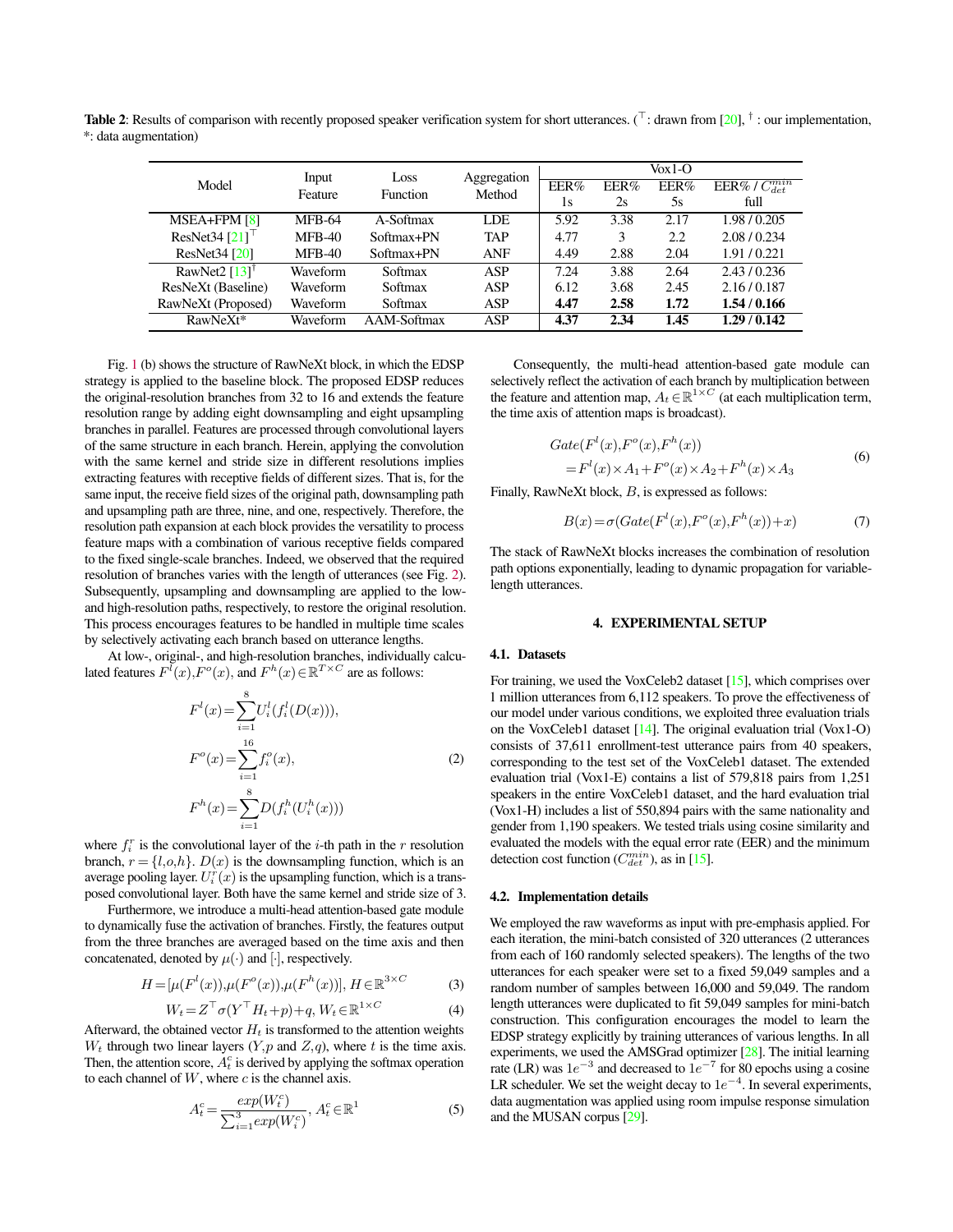| Model             | Input         | Loss             | Aggregation | $\text{Vox}$ 1-O      | $V_0x1-F$               | $V_0x1-H$             |
|-------------------|---------------|------------------|-------------|-----------------------|-------------------------|-----------------------|
|                   | Feature       | <b>Function</b>  | Method      | EER%/ $C_{det}^{min}$ | EER\% / $C_{det}^{min}$ | EER%/ $C_{det}^{min}$ |
| ResNet-100m2 [25] | <b>MFB-80</b> | AM-Softmax       | SP          | 1.1/0.064             |                         | -                     |
| <b>DPN68</b> [26] | $MFB-40$      | CM-Softmax       | SP          | 0.77/0.077            | 0.96/0.103              | 1.66/0.156            |
| ECAPA-TDNN [27]   | MFCC-80       | AAM-Softmax      | ASP         | 0.56/0.074            | 0.84/0.096              | 1.57/0.164            |
| RawNeXt           | Waveform      | AAM-Softmax      | ASP         | 1.29/0.142            | 1.17/0.138              | 2.28/0.236            |
| RawNeXt           | Waveform      | $AAM-Softmax+AP$ | ASP         | 1.32/0.136            | 1.19/0.145              | 2.23/0.228            |

<span id="page-3-1"></span>Table 3: Comparison with VoxSRC-20's top-three single speaker verification systems [\[16\]](#page-4-15) on the three different evaluation trials.

<span id="page-3-2"></span>Table 4: Ablation experiments of RawNeXt components. (D: Deep layer aggregation, E: Elastic, U: upsampling path, G: Gate module)

| <b>Systems</b> |          | E        | G        | U | $\sqrt{\alpha}$ 1-O (EER $\%$ ) |      |      |      |
|----------------|----------|----------|----------|---|---------------------------------|------|------|------|
|                |          |          |          |   | 1s                              | 2s   | 5s   | full |
| $#1$ (ResNeXt) | $\times$ | $\times$ | $\times$ | × | 6.12                            | 3.68 | 2.45 | 2.16 |
| #2             |          | $\times$ | $\times$ | × | 4.82                            | 2.98 | 2.08 | 1.93 |
| #3             | ×        |          | $\times$ | × | 5.39                            | 3.18 | 2.16 | 1.95 |
| #4             |          |          | $\times$ | × | 4.66                            | 2.94 | 2.13 | 1.94 |
| #5             |          |          |          | × | 4.67                            | 3.01 | 2.08 | 1.88 |
| #6             | v        |          | ×        | √ | 4.65                            | 2.81 | 1.94 | 1.82 |
| #7(RawNeXt)    | v        |          |          | V | 4.47                            | 2.58 | 1.72 | 1.54 |

#### 5. RESULTS

In Table [2,](#page-2-0) we compare our model with the recently proposed systems for short utterances. To evaluate the performance with short utterances on the Vox1-O trial, we used full-duration enroll utterances and test utterances truncated to durations of 1, 2, and 5 seconds. The test utterance was cropped in the middle of the utterance, and if the utterance length was shorter than the target length, it was duplicated. As a result of the experiments, baseline ResNeXt showed relatively satisfactory performance for the full-duration test, with a better result than RawNet2 under the same conditions. However, significant performance degradation occurred for the variable-duration scenario compared to the recently proposed systems (rows 1,2,3). Proposed RawNeXt outperformed other models with different input features or improved loss functions under all test conditions. In addition, RawNeXt with the combination of data augmentation and AAM-softmax [\[30\]](#page-4-29) loss achieved state-of-the-art results on shortutterance SV scenarios as well as full-duration utterances. Based on these results, we judge that the proposed model is effective for variable-duration utterances and can be enhanced by using various loss functions.

Table [3](#page-3-1) shows the comparison with the top-three systems of VoxSRC-20, which reported state-of-the-art performance in SV. We trained RawNeXt using improved loss functions, such as AAM-softmax and angular prototypical network (AP) [\[31\]](#page-4-30), and all experiments in this table used data augmentation. Although our system was proposed for variableduration utterances, it exhibited relatively tolerable performance compared to the top-three systems. These results suggest that RawNeXt has high potential for not only short utterances but also generalization of SV.

Table [4](#page-3-2) presents the results of ablation experiments to demonstrate the efficacy of each RawNeXt's component for variable-duration utterances. The results of Systems #1, 2, 3, and 4 show that the use of DLA and Elastic, proposed for computer vision tasks, leads to better SV performance. This implies that the motivations of each method are well aligned with the goal of short-utterance SV. A comparison of Systems #4, 5, 6, and 7 suggests that using both our proposed gate module and upsampling path (meaning EDSP) complements the original Elastic scheme, resulting in additional performance improvement for variable-duration utterances.

Furthermore, to analyze the trained EDSP of RawNeXt, we defined the score  $S_L^r$  at each r resolution branch by differences of mean

<span id="page-3-0"></span>

Fig. 2: Variation score for mean activation of each resolution path according to the input utterance length on VoxCeleb1 test set.

activations between  $L$  and a 1-second utterance as follows:

S

$$
T_L^r = \frac{1}{TC} \left( \sum_{t=1}^T \sum_{c=1}^C x_{L_{tc}}^r - \sum_{t=1}^T \sum_{c=1}^C x_{L_{tc}}^r \right) \tag{8}
$$

where,  $T$  and  $C$  are the frame length and the number of channels of the feature, respectively.  $x_L^r$  is the tensor of L second utterance derived by multiplying the attention map with the activation of the  $r$  resolution branch, as in each term of eq. [\(6\)](#page-2-1). Fig. [2](#page-3-0) visualizes the activation variation score (average over all layers) of each resolution branch according to the utterance length. Obviously, as the length of the input utterance increases, it becomes less active in the high-resolution path and more active in the low-resolution path. This tendency implies that the model can extract speaker information with appropriate resolutions by dynamically applying scaling policies according to the length of the utterance, as discussed in section [3.2.](#page-1-2) Thus, short utterances containing relatively sparse speaker information require exquisite feature extraction with small receptive fields at higher resolutions, whereas long utterances require more comprehensive feature extraction with large receptive fields at lower resolutions.

## 6. CONCLUSION

We proposed a novel speaker verification (SV) system, RawNeXt, using a deep layer aggregation (DLA) structure and extended dynamic scaling polices (EDSP) for variable-duration input utterances. The DLA extracts speaker embeddings rich in time-spectral information by aggregating the time scales and spectral channels of features in the network, iteratively and hierarchically. The EDSP dynamically captures speaker-discriminative information by selectively activating the branches of different resolutions in blocks according to the length of utterances. As a result of the evaluation on the VoxCeleb dataset, RawNeXt outperformed the recently proposed baseline systems for shorter utterances and demonstrated a strong generalization ability of SV while exhibiting comparable performance to the state-of-the-art systems. In addition, we proved the effectiveness of our system's components through ablation and analysis experiments.